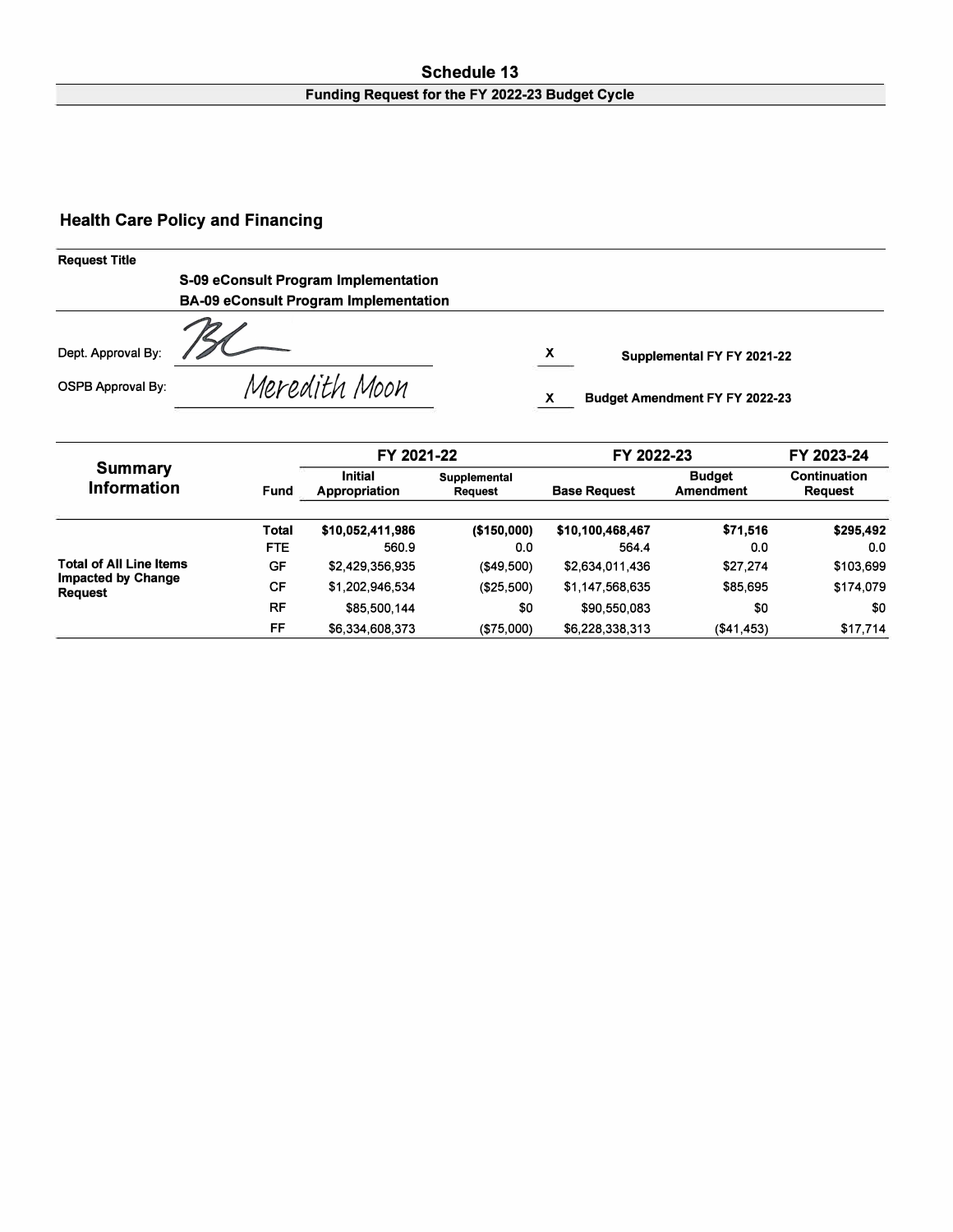|                                                                                       |                        | FY 2021-22                      |                         | FY 2022-23          |                            | FY 2023-24              |  |
|---------------------------------------------------------------------------------------|------------------------|---------------------------------|-------------------------|---------------------|----------------------------|-------------------------|--|
| <b>Line Item</b><br><b>Information</b>                                                | Fund                   | <b>Initial</b><br>Appropriation | Supplemental<br>Request | <b>Base Request</b> | <b>Budget</b><br>Amendment | Continuation<br>Request |  |
|                                                                                       |                        |                                 |                         |                     |                            |                         |  |
| 01. Executive Director's Office - Personal Services                                   |                        |                                 |                         |                     |                            |                         |  |
|                                                                                       | <b>Total</b>           | \$46,430,090                    | \$0                     | \$48,168,150        | \$55,534                   | \$113,290               |  |
|                                                                                       | <b>FTE</b>             | 560.9                           | 0.0                     | 5644                | 0.0                        | 0.0                     |  |
|                                                                                       | GF                     | \$17,965,940                    | \$0                     | \$18,939,543        | \$18,326                   | \$37,385                |  |
|                                                                                       | CF                     | \$4,404,610                     | \$0                     | \$4,386,646         | \$9,441                    | \$19,260                |  |
|                                                                                       | <b>RF</b>              | \$1,892,340                     | \$0                     | \$1,835,729         | \$0                        | \$0                     |  |
|                                                                                       | FF                     | \$22,167,200                    | \$0                     | \$23,006,232        | \$27,767                   | \$56,645                |  |
| 01. Executive Director's Office - Health, Life, and Dental                            |                        |                                 |                         |                     |                            |                         |  |
|                                                                                       | Total                  | \$6,863,806                     | \$0                     | \$8,102,805         | \$10,042                   | \$20,084                |  |
|                                                                                       | <b>FTE</b>             | 0 <sub>0</sub>                  | 0.0                     | 0.0                 | 0.0                        | 0.0                     |  |
|                                                                                       | GF                     | \$2,642,297                     | \$0                     | \$3,338,890         | \$3,314                    | \$6,628                 |  |
|                                                                                       | CF                     | \$556,742                       | \$0                     | \$563,126           | \$1,707                    | \$3,414                 |  |
|                                                                                       | <b>RF</b>              | \$166,554                       | \$0                     | \$165,482           | \$0                        | \$0                     |  |
|                                                                                       | FF                     | \$3,498,213                     | \$0                     | \$4,035,307         | \$5,021                    | \$10,042                |  |
| 01. Executive Director's Office - Short-term Disability                               |                        |                                 |                         |                     |                            |                         |  |
|                                                                                       | Total                  | \$102,458                       | \$0                     | \$84,601            | \$84                       | \$170                   |  |
|                                                                                       | <b>FTE</b>             | 0.0                             | 0.0                     | 0.0                 | 0.0                        | 0.0                     |  |
|                                                                                       | GF                     | \$50,803                        | \$0                     | \$34,144            | \$28                       | \$56                    |  |
|                                                                                       | CF                     | \$9,763                         | \$0                     | \$5,638             | \$14                       | \$29                    |  |
|                                                                                       | <b>RF</b>              | \$3,300                         | \$0                     | \$1,593             | \$0                        | \$0                     |  |
|                                                                                       | FF                     | \$38,592                        | \$0                     | \$43,226            | \$42                       | \$85                    |  |
| 01. Executive Director's Office - Amortization Equalization Disbursement              |                        |                                 |                         |                     |                            |                         |  |
|                                                                                       | <b>Total</b>           | \$2,360,586                     | \$0                     | \$2,644,871         | \$2,470                    | \$5,042                 |  |
|                                                                                       | <b>FTE</b>             | 0.0                             | 0.0                     | 0.0                 | 0.0                        | $0.0\,$                 |  |
|                                                                                       | GF                     | \$924,349                       | \$0                     | \$1,067,047         | \$815                      | \$1,664                 |  |
|                                                                                       | $\mathsf{C}\mathsf{F}$ | \$177,353                       | \$0                     | \$177,169           | \$420                      | \$857                   |  |
|                                                                                       | <b>RF</b>              | \$52,920                        | \$0                     | \$49,788            | \$0                        | \$0                     |  |
|                                                                                       | FF                     | \$1,205,964                     | \$0                     | \$1,350,867         | \$1,235                    | \$2,521                 |  |
| 01. Executive Director's Office - Supplemental Amortization Equalization Disbursement |                        |                                 |                         |                     |                            |                         |  |
|                                                                                       | Total                  | \$2,360,586                     | \$0                     | \$2,644,871         | \$2,472                    | \$5,042                 |  |
|                                                                                       | <b>FTE</b>             | 0.0                             | 0.0                     | 0.0                 | 0.0                        | 0.0                     |  |
|                                                                                       | GF                     | \$924,349                       | \$0                     | \$1,067,047         | \$815                      | \$1,664                 |  |
|                                                                                       | CF                     | \$177,353                       | \$0                     | \$177,169           | \$421                      | \$857                   |  |
|                                                                                       | RF                     | \$52,920                        | \$0                     | \$49,788            | \$0                        | \$0                     |  |
|                                                                                       | FF                     | \$1,205,964                     | \$0                     | \$1,350,867         | \$1,236                    | \$2,521                 |  |
| 01. Executive Director's Office - Operating Expenses                                  |                        |                                 |                         |                     |                            |                         |  |
|                                                                                       | <b>Total</b>           | \$2,775,315                     | \$0                     | \$2,432,567         | \$914                      | \$1,864                 |  |
|                                                                                       |                        |                                 |                         |                     |                            |                         |  |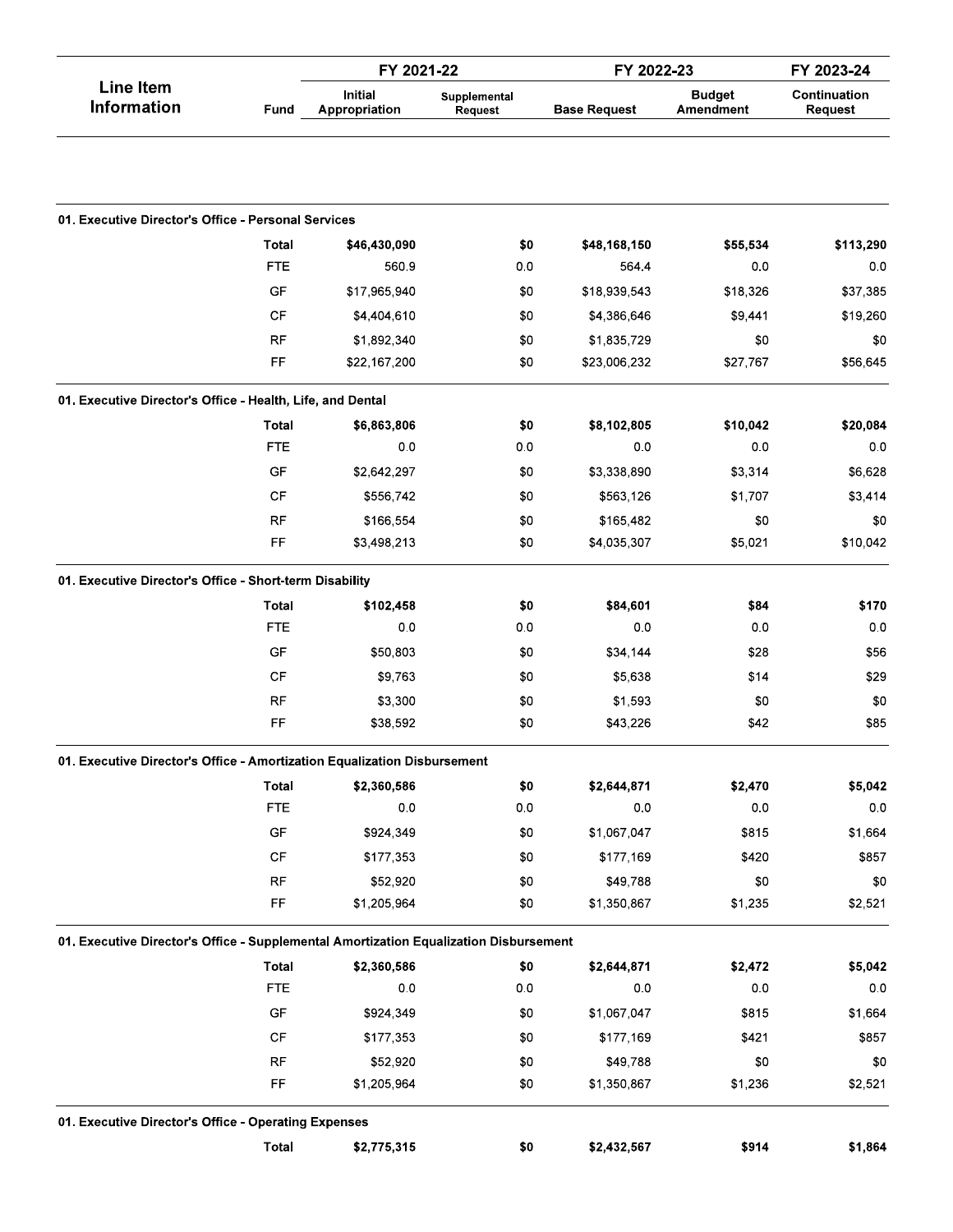|                                                                |            | FY 2021-22                      |                         | FY 2022-23          |                            | FY 2023-24              |
|----------------------------------------------------------------|------------|---------------------------------|-------------------------|---------------------|----------------------------|-------------------------|
| <b>Line Item</b><br><b>Information</b>                         | Fund       | <b>Initial</b><br>Appropriation | Supplemental<br>Request | <b>Base Request</b> | <b>Budget</b><br>Amendment | Continuation<br>Request |
|                                                                | <b>FTE</b> | 0 <sub>0</sub>                  | 0 <sub>0</sub>          | 0.0                 | 0.0                        | 0 <sub>0</sub>          |
|                                                                | <b>GF</b>  | \$1,209,995                     | \$0                     | \$1,035,087         | \$302                      | \$615                   |
|                                                                | <b>CF</b>  | \$251,588                       | \$0                     | \$212,239           | \$155                      | \$317                   |
|                                                                | <b>RF</b>  | \$13,297                        | \$0                     | \$13,297            | \$0                        | \$0                     |
|                                                                | FF         | \$1,300,435                     | \$0                     | \$1,171,944         | \$457                      | \$932                   |
| 01. Executive Director's Office - Professional Audit Contracts |            |                                 |                         |                     |                            |                         |
|                                                                | Total      | \$5,122,382                     | (\$150,000)             | \$5,502,128         | \$0                        | \$150,000               |
|                                                                | <b>FTE</b> | 0 <sub>0</sub>                  | 0 <sub>0</sub>          | 0.0                 | 0.0                        | 0.0                     |
|                                                                | GF         | \$1,858,780                     | (\$49,500)              | \$2,031,653         | \$0                        | \$49,500                |
|                                                                | CF         | \$622,963                       | (\$25,500)              | \$639,963           | \$0                        | \$25,500                |
|                                                                | <b>RF</b>  | \$0                             | \$0                     | \$0                 | \$0                        | \$0                     |
|                                                                | FF         | \$2,640,639                     | (\$75,000)              | \$2,830,512         | \$0                        | \$75,000                |
| 02. Medical Services Premiums - Medical Services Premiums      |            |                                 |                         |                     |                            |                         |
|                                                                | Total      | \$9,986,396,763                 | \$0                     | \$10,030,888,474    | \$0                        | \$0                     |
|                                                                | <b>FTE</b> | 0.0                             | 0 <sub>0</sub>          | 0 <sub>0</sub>      | 0.0                        | 0.0                     |
|                                                                | GF         | \$2,403,780,422                 | \$0                     | \$2,606,498,025     | \$3,674                    | \$6,187                 |
|                                                                | <b>CF</b>  | \$1,196,746,162                 | \$0                     | \$1,141,406,685     | \$73,537                   | \$123,845               |
|                                                                | RF         | \$83,318,813                    | \$0                     | \$88,434,406        | \$0                        | \$0                     |
|                                                                | FF         | \$6,302,551,366                 | \$0                     | \$6,194,549,358     | (\$77,211)                 | (\$130,032)             |
|                                                                |            |                                 | <b>Auxiliary Data</b>   |                     |                            |                         |
| <b>Requires Legislation?</b><br><b>NO</b>                      |            |                                 |                         |                     |                            |                         |

Type of Request?

Health Care Policy and Financing<br>Prioritized Request

Interagency Approval or<br>Related Schedule 13s:

None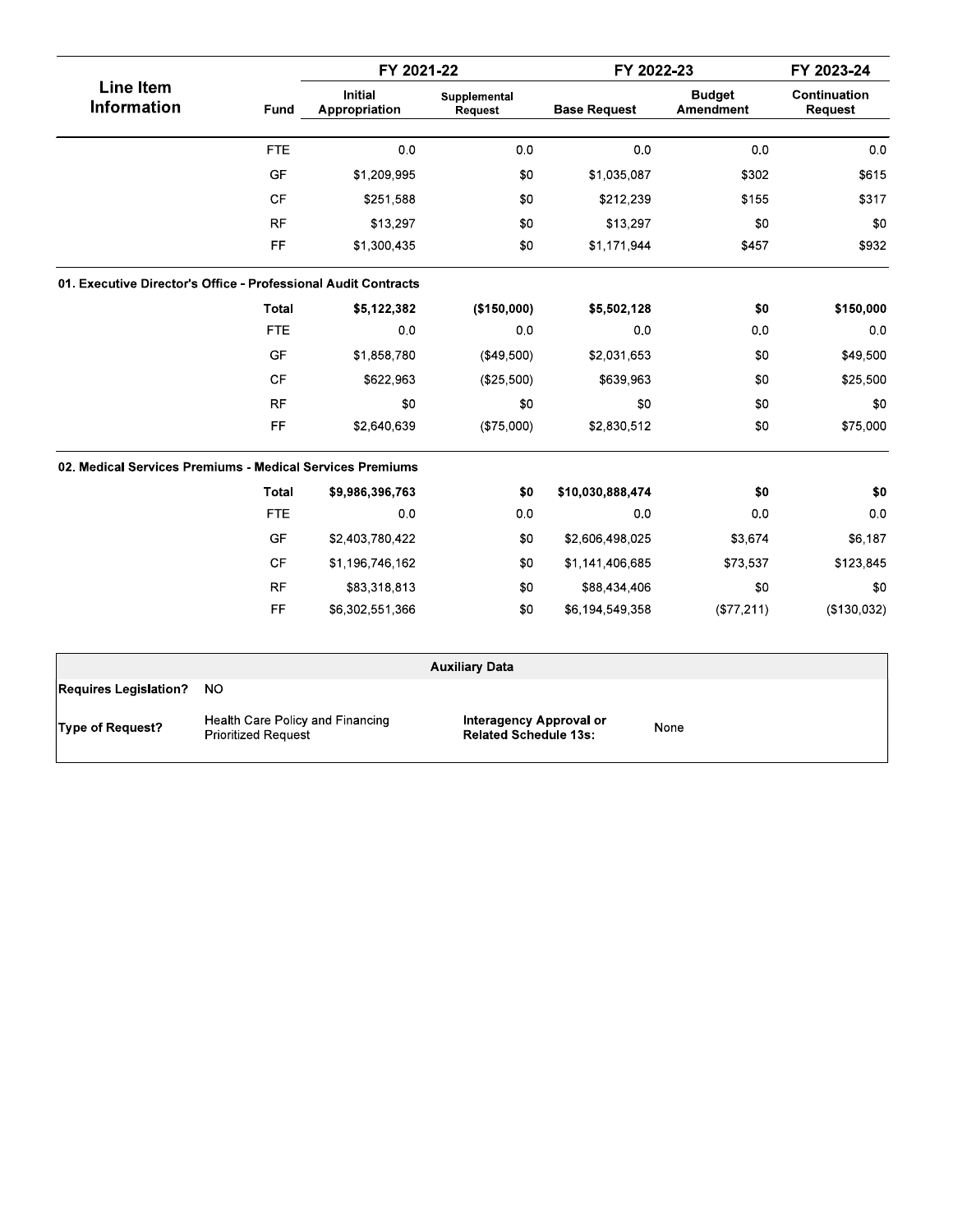Department of Health Care Policy & Financing **Jared Polis**

FY 2021-22 and FY 2022-23 Funding Request



Governor

**Kim Bimestefer** Executive Director

January 3, 2022

### **Department Priority: S-09/BA-09 Request Detail: eConsult Program Implementation**

|                             | Summary of Funding Change for FY 2021-22 and FY 2022-23 |                |                |  |  |  |  |  |  |  |  |
|-----------------------------|---------------------------------------------------------|----------------|----------------|--|--|--|--|--|--|--|--|
| <b>Incremental Change</b>   |                                                         |                |                |  |  |  |  |  |  |  |  |
|                             | FY 2021-22                                              | FY 2021-22     | FY 2022-23     |  |  |  |  |  |  |  |  |
|                             | Appropriation                                           | <b>Request</b> | <b>Request</b> |  |  |  |  |  |  |  |  |
| <b>Total Funds</b>          | \$10,052,411,986                                        | (5150,000)     | \$71,516       |  |  |  |  |  |  |  |  |
| <b>FTE</b>                  | 560.9                                                   | 0.0            | 0.0            |  |  |  |  |  |  |  |  |
| <b>General Fund</b>         | \$2,429,356,935                                         | (549, 500)     | \$27,274       |  |  |  |  |  |  |  |  |
| <b>Cash Funds</b>           | \$1,202,946,534                                         | (525,500)      | \$85,695       |  |  |  |  |  |  |  |  |
| <b>Reappropriated Funds</b> | \$85,500,144                                            | \$0            | \$0            |  |  |  |  |  |  |  |  |
| <b>Federal Funds</b>        | \$6,334,608,373                                         | (\$75,000)     | (541, 453)     |  |  |  |  |  |  |  |  |

### *Summary of Request*

The Department of Health Care Policy & Financing (the department) requests funding changes to account for changes in federal policy on implementing the eConsult program. The department is currently working on implementing an eConsult program, which will allow a patient's primary care provider (PCP) to consult a specialist for the diagnosis and/or management of the patient's health, without the patient having to meet with the specialist face-to-face. The department originally planned on directly reimbursing specialists; however, the Centers for Medicare and Medicaid Services (CMS) has not authorized this policy and informed the department that physician-to-physician consultation is not a distinct medical service that qualifies as medical assistance under 1905(a) of the Social Security Act and therefore is not coverable under the Medicaid State Plan as a service. The department is working with CMS to develop a new reimbursement methodology which will require an adjustment to funding from the department's original request. The department is also requesting a change in funding for resources related to clinical and quality review and term-limited staff, due to the delay in implementation caused by this new information from CMS.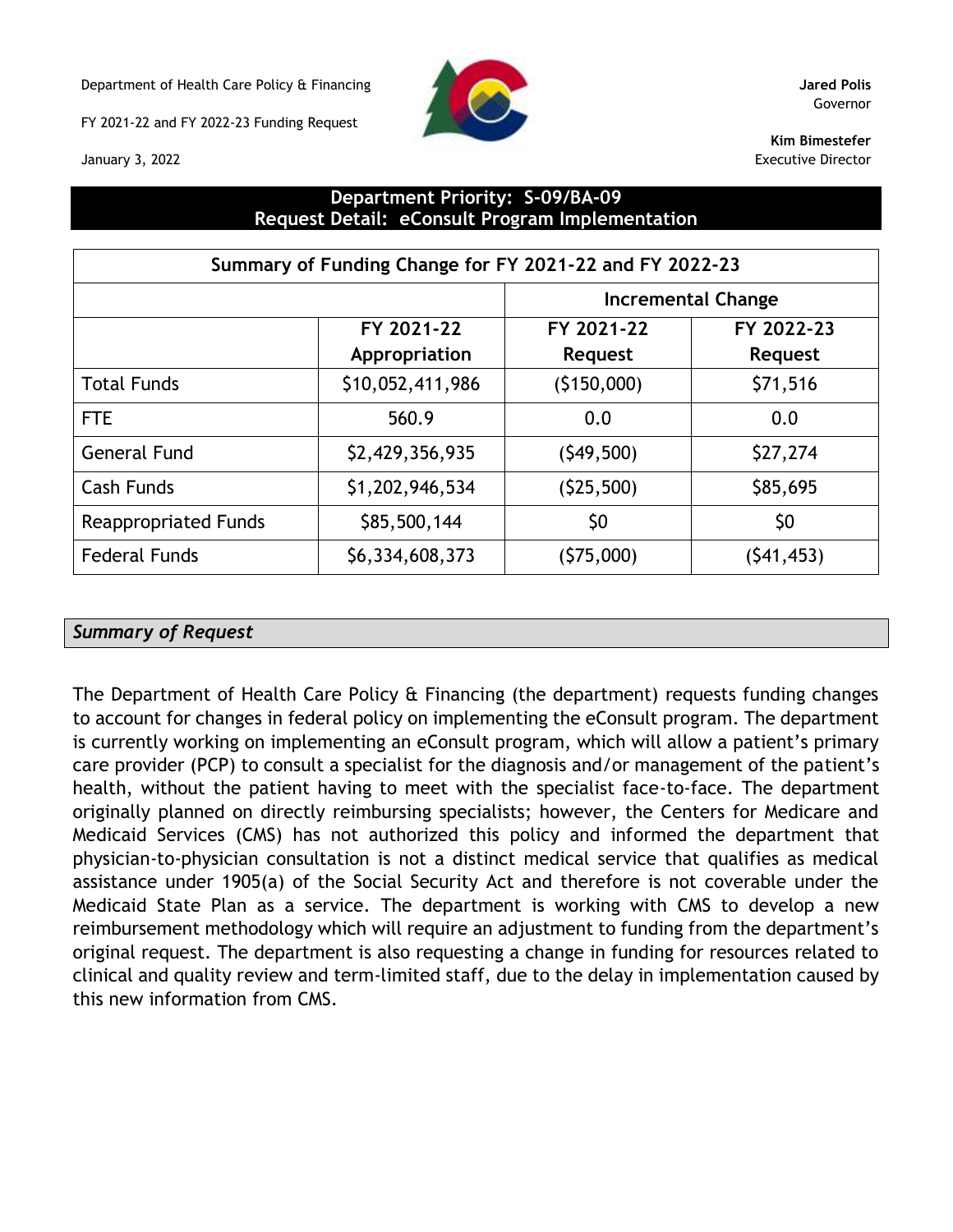# *Current Program*

In the department's FY 2021-22 BA-15 Implement eConsult Program<sup>1</sup>, the department received funds to implement a Medicaid eConsult program. This funding request was approved to address the reality that Medicaid members often experience significant challenges in receiving specialist services relative to patients covered under commercial plans. The approved request was meant to fund: an eConsult vendor to set up and maintain a Medicaid statewide eConsult platform and other associated systems costs; quality and clinical reviews in FY 2021-22 and FY 2022-23; department staff to implement and administer the eConsult program; and reimbursement to primary care providers and specialists for submitting eConsults. The request accounted for expected savings from avoided face-to-face visits with specialists.

#### *Problem or Opportunity*

Originally, the department anticipated beginning work on the eConsult program on July 1, 2021 and implementing the program by January 1, 2022. The department would then phase in more specialty areas in FY 2022-23 and future years. While the department began work on July 1, 2021, the Centers for Medicare and Medicaid Services (CMS) has since reversed its position on allowing the department's initial approach of directly reimbursing specialists who provide an eConsult. Currently, the department is in negotiations with CMS to design an alternative strategy. Until the department is confident that CMS will approve the model design and payment plan, the department is delaying posting a Request for Proposal (RFP). Thus, the department expects a new implementation date of September 1, 2022.

With the new information from CMS and subsequent delay in implementation, the department sees three critical areas in which the program's current spending authority does not align with the department's needs. First, the department needs to true-up its assumptions around federal financial participation from a service to administrative match for specialist reimbursements based on the new information provided by CMS around specialist reimbursement requirements. Second, the department needs to shift its quality and clinical review funds from FY 2021-22 and FY 2022-23 to FY 2022-23 and FY 2023-24. Third, the department requires an extension of its term-limited FTE through FY 2023-24. Without these changes in spending authority, the department cannot successfully and fully implement its eConsult program.

*Proposed Solution*

<sup>1</sup>[https://hcpf.colorado.gov/sites/hcpf/files/BA-15%20Implement%20eConsult%20Program.pdf.](https://hcpf.colorado.gov/sites/hcpf/files/BA-15%20Implement%20eConsult%20Program.pdf)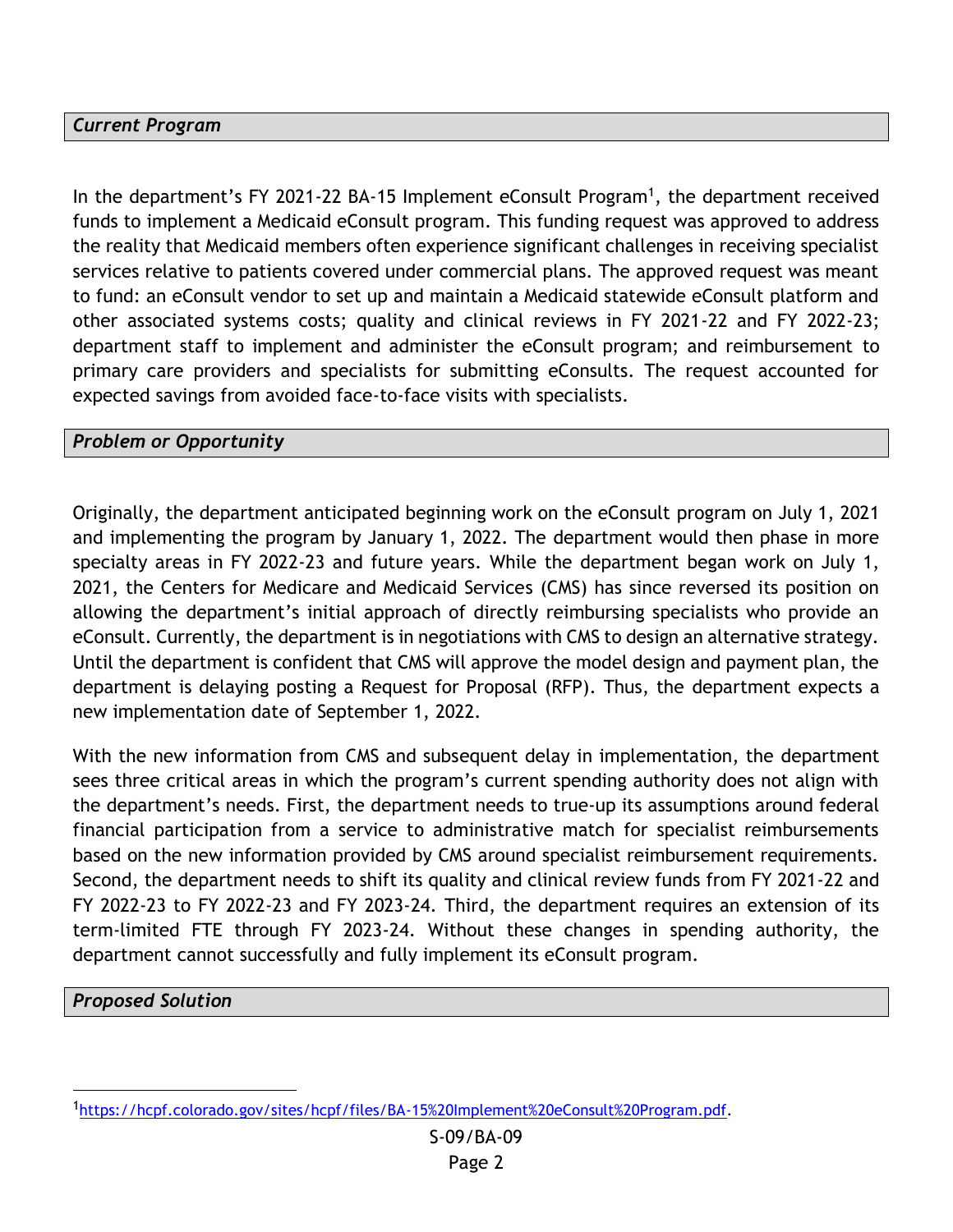The department requests a reduction of \$150,000 total funds, including a reduction of \$49,500 General Fund in FY 2021-22; an increase of \$71,516 total funds, including \$27,274 General Fund in FY 2022-23; and, an increase of \$295,492 total funds, including \$103,699 General Fund, in FY 2023-24, in order to continue to implement the eConsult program.

# **Federal Financial Participation (FFP) on Specialist Reimbursement**

While the department accounted for the delay in program implementation in the FY 2022-23 R-1, "Medical Services Premiums," the department did not adjust for the difference in federal financial participation (FFP) for administrative costs. Originally, the department estimated the FFP for specialist reimbursement under the assumption that specialists could be reimbursed directly by the department. In a July 2021 correspondence, CMS informed the department that since the specialists do not have direct contact with the patient, under the Social Security Act<sup>2</sup>, the department cannot directly reimburse the specialist<sup>3</sup>. Under direct specialist reimbursement by the department, the department would receive different federal match rates depending on the eligibility of each member for services. For example, a service incurred by a member eligible through the Affordable Care Act (ACA) expansion population would receive 90% federal financial participation. This would lead to a weighted average match rate higher than 50%. The department now expects specialist reimbursements to fall under administrative costs, which only receive a 50% federal match rate.

# **Revised Need of Administrative Resources**

The department's original goal was to begin implementing the eConsult program by January 1, 2022. However, the original budget request did not take into consideration CMS review of the RFP and contract with the selected vendor. These reviews are needed to claim the enhanced FFP to build and maintain the eConsult system. This has caused a delay in implementation of the eConsult program to September 1, 2022. For this reason, the department no longer requires funds for quality and clinical reviews in FY 2021-22 as appropriated. To align with the new expected implementation date, the department requests to shift this funding forward by a year so that it is available in both FY 2022-23 and FY 2023-24 when the department is actively implementing the program.

<sup>2</sup>[https://www.ssa.gov/OP\\_Home/ssact/title19/1905.htm.](https://www.ssa.gov/OP_Home/ssact/title19/1905.htm) Per CMS policy, Physician to Physician consultation is not a distinct medical service that qualifies as medical assistance under 1905(a) and therefore not coverable under the Medicaid state plan. The presence of the beneficiary is required for a covered service; however, the State may be able to include the cost associated with a consultation between providers in the rate for a coverable service that results from an encounter with a Medicaid beneficiary. States can pay for the cost of consultation as an add-on to the rate paid to the treating physician and bill for cases that involve physician to physician consultation but should use modifiers to the treating physician's payment for billing purposes.

<sup>3</sup>[https://www.ssa.gov/OP\\_Home/ssact/title19/1902.htm.](https://www.ssa.gov/OP_Home/ssact/title19/1902.htm) Based on section 1902(a)(32) of the Social Security Act, the full payment for cost of the medical assistance (including consult) must go to the treating physician. It would be up to the treating physician to pay the consulting physician.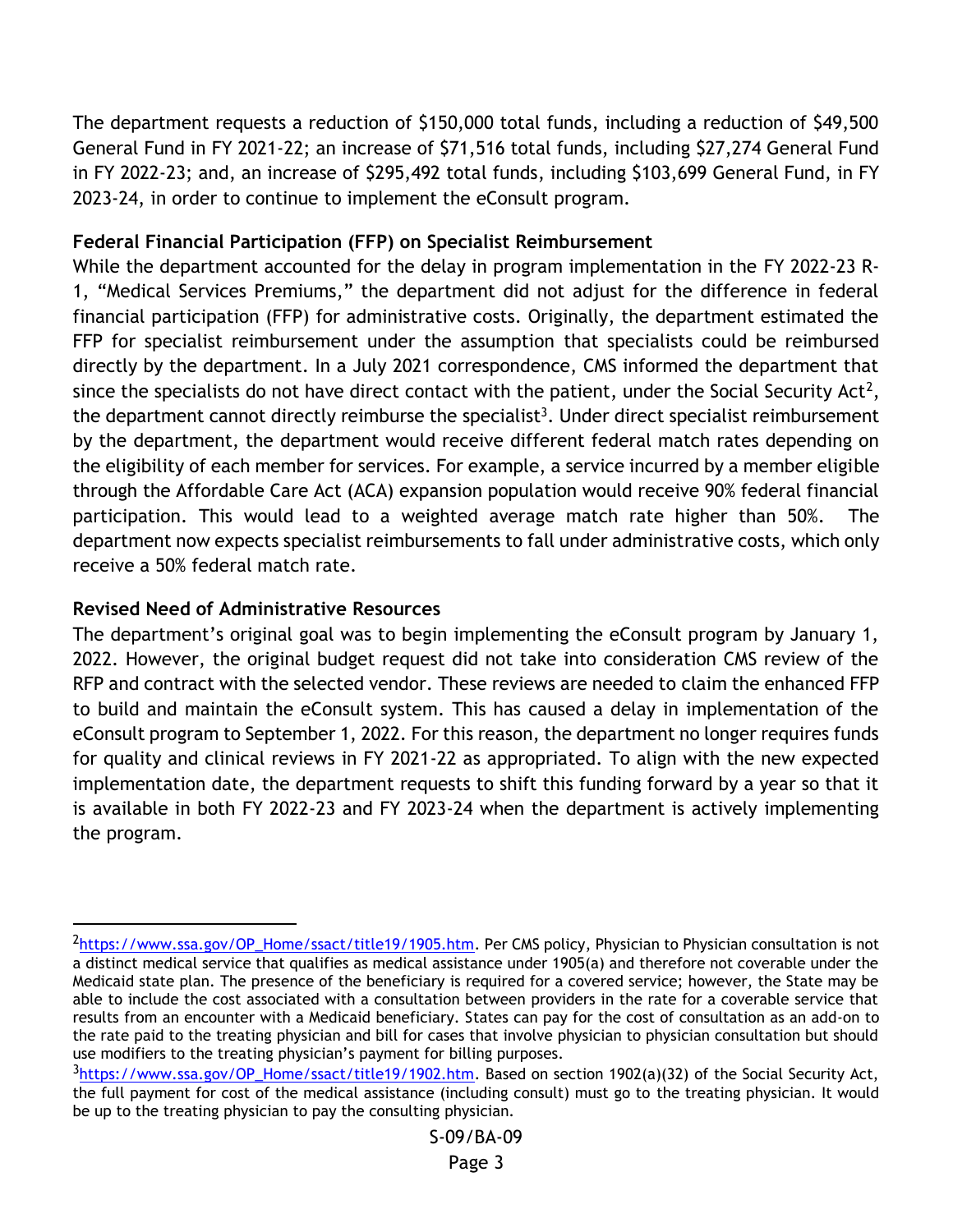Additionally, the department expects an extended need for the program's term-limited Project Coordinator and Business Analyst FTE positions through FY 2023-24. Originally, the department requested funding through FY 2021-22 with the Project Coordinator and through FY 2022-23 with the Business Analyst. While the department began development of the program on July 1, 2021 as expected, the department requires the Project Coordinator and Analyst to oversee the complete implementation of the program and monitor its functionality throughout implementation. As the original timeline has been pushed back, so has the need for term-limited FTE positions to successfully complete the job.

## **Evidence Continuum**

As this request is technical in nature and concerns the adjustment of funding for a previously approved budget request, this request is not ranked on the Office of State Planning and Budgeting's Evidence Continuum.

## *Anticipated Outcomes*

Approval of this request will allow the department to continue its work to implement the eConsult program. If the spending authority is not aligned with the department's needs, the department will be unable to successfully implement the eConsult program. This will mean the department will not be able to achieve savings of \$3,807,809 in FY 2022-23 as currently budgeted.

In adjusting to a new normal in health care, the eConsult program represents an opportunity for the state to invest in a process that is associated with reducing duplicative and/or unnecessary specialty care expenses while improving access to timely specialized clinical guidance and costeffective triaging of members. These investments are especially necessary in the current economic climate as the department projects approximately one in four Coloradans depend on Medicaid to help meet their health care needs.

Medicaid adoption of eConsults will help meet the department's Pillar of Affordability Leadership. One noted strategy of meeting the department's goal is to implement eConsults, centers of excellence, the prescriber tool, and value-based payments to control Medicaid costs as well as costs across the broader health care system. As Medicaid is a major payer in health insurance, the policies that the department creates around eConsult reimbursement can influence eConsult reimbursement by private payers and produce savings.

Furthermore, adoption of eConsults will align with the department's efforts in meeting the department's Pillar of Medicaid Cost Control. One lead strategy of meeting this goal is through eConsults, support our primary care providers in performing more care in this setting, reduce unnecessary specialist visits, and improve referrals to the higher performing specialists and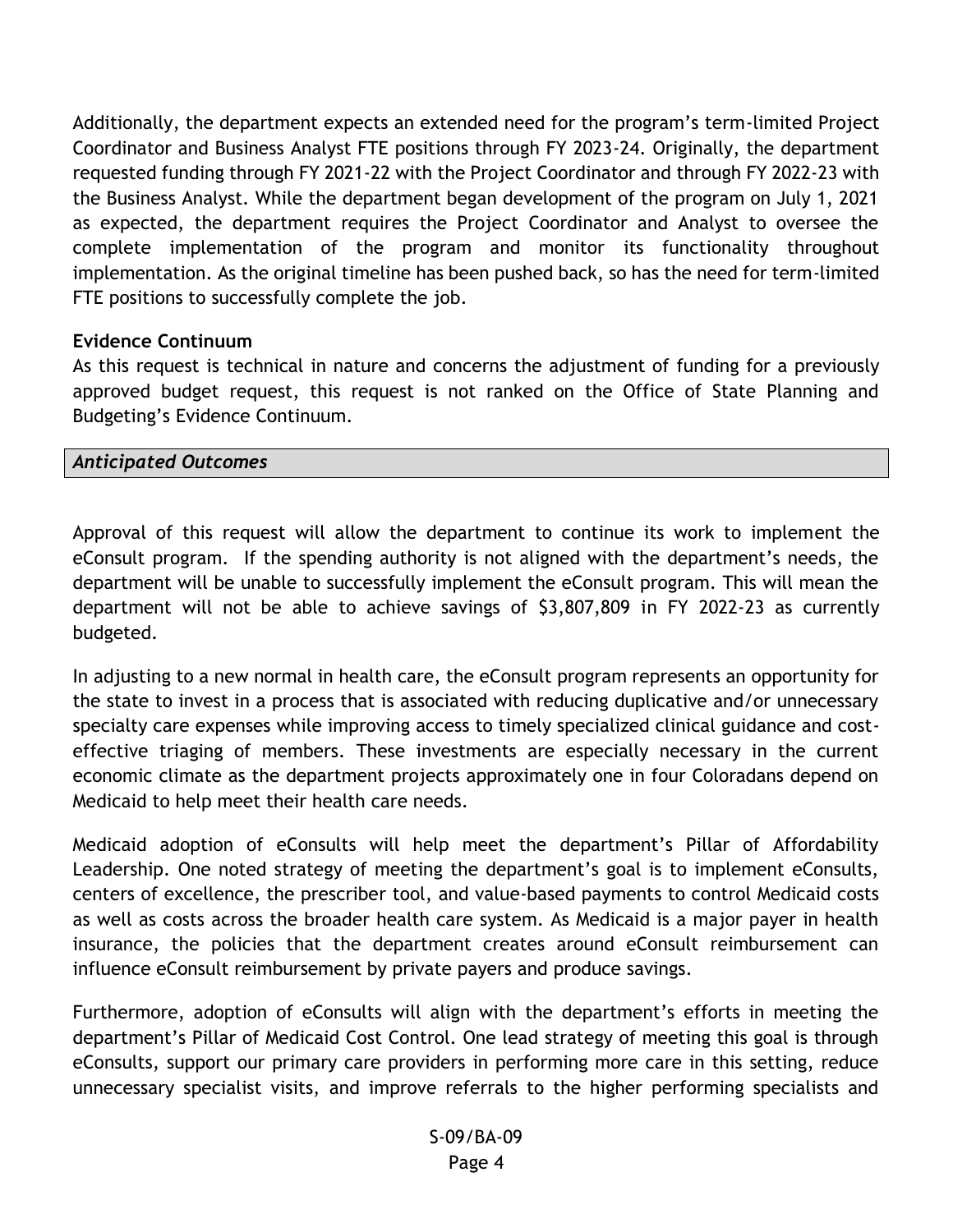systems of care. With approval of this request, the department can continue its progress towards the successful implementation of its eConsult Program.

## *Assumptions and Calculations*

This request is based on the department's expected funding changes due to the delay in implementation of the eConsult Program.

Table 1 shows a summary of the total incremental funding request by fiscal year, line item and fund source. Tables 2.1 through 2.3 show the calculations to determine the incremental requests. Tables 3.1 through 3.3 compare each line item's current spending authority to the revised need being requested. Tables 4.1 through 4.3 show calculations for FFP on specialist reimbursements and how these calculations have changed based on the new information provided by CMS. In the original budget request, FFP on specialist reimbursement differed by member based on their eligibility for services. This led to a higher blended federal match rate compared to the 50% FFP associated with administrative costs. Under new CMS policy, the department expects a new reimbursement methodology that will fall under administrative costs, thus seeing a need to reduce the specialist reimbursement federal match rate to 50%. Table 5 provides details on how current and requested FTEs have been calculated.

# *Supplemental, 1331 Supplemental or Budget Amendment Criteria*

This request is the result of an unforeseen contingency; specifically, the new information received in July 2021 from CMS that resulted in substantive changes in funding needs. CMS informed the department that its current plan to reimburse specialists would not be approved under CMS's developing eConsult policies.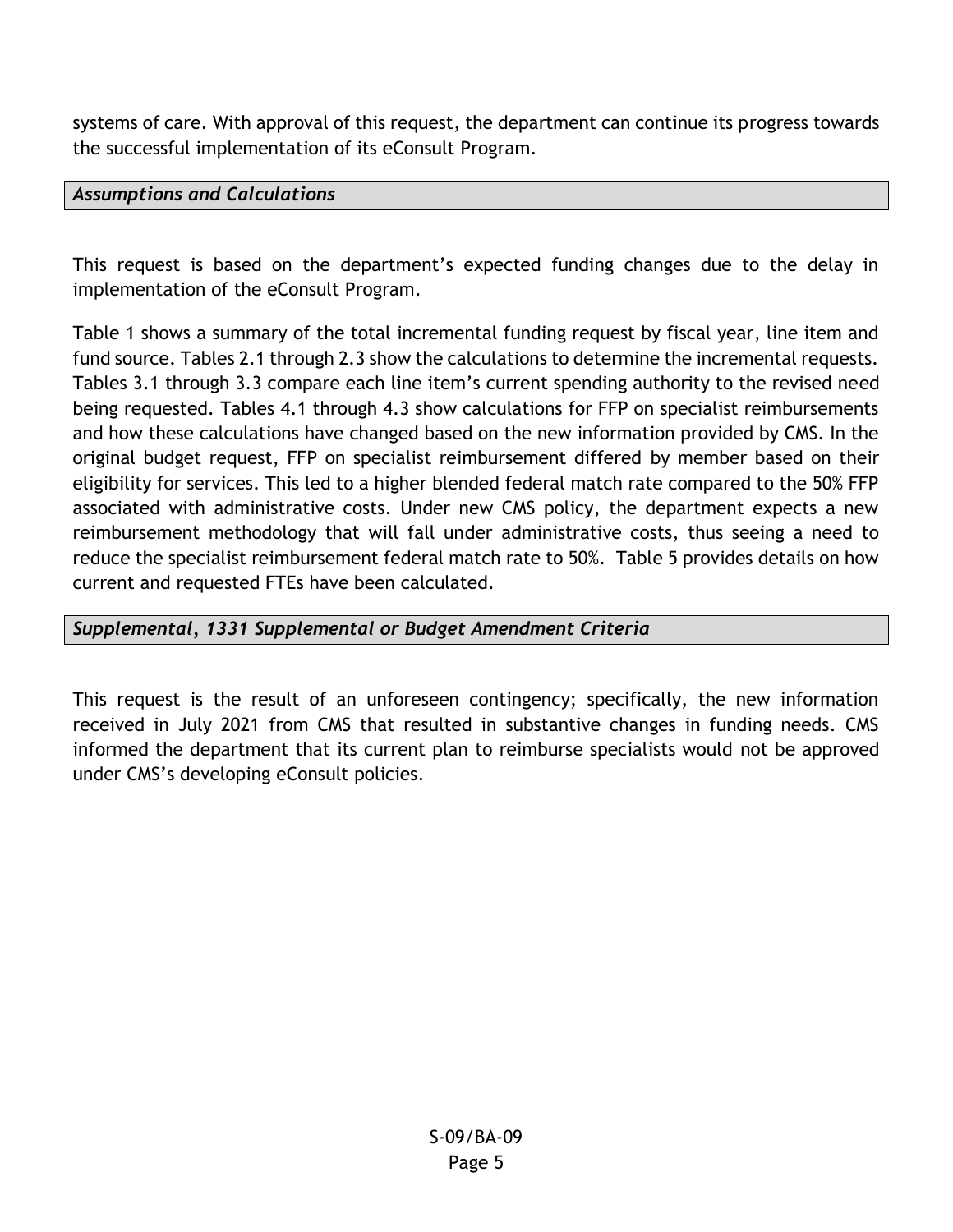|     | Table 1.1 Implement eConsult Program Funding Adjustment                                                                         |                    |            |                     |                |                          |                      |                 |                                 |  |  |  |  |
|-----|---------------------------------------------------------------------------------------------------------------------------------|--------------------|------------|---------------------|----------------|--------------------------|----------------------|-----------------|---------------------------------|--|--|--|--|
|     |                                                                                                                                 |                    |            |                     |                |                          |                      |                 |                                 |  |  |  |  |
|     | Summary by Line Item                                                                                                            |                    |            |                     |                |                          |                      |                 |                                 |  |  |  |  |
|     | FY 2021-22                                                                                                                      |                    |            |                     |                |                          |                      |                 |                                 |  |  |  |  |
| Row | Line Item                                                                                                                       | <b>Total Funds</b> | <b>FTE</b> | <b>General Fund</b> | Cash Funds     | Reappropriate<br>d Funds | <b>Federal Funds</b> | <b>FFP Rate</b> | Notes/Calculations              |  |  |  |  |
| A   | (1) Executive Director's Office; (A) General<br>Administration, Personal Services                                               | SO                 | 0.0        | \$0                 | SO             | \$0                      | S <sub>0</sub>       |                 | 50.00% No Revised Need          |  |  |  |  |
| B   | (1) Executive Director's Office; (A) General<br>Administration, Health, Life, and Dental                                        | S <sub>0</sub>     | 0.0        | S <sub>0</sub>      | S <sub>0</sub> | \$0                      | \$0                  |                 | 50.00% No Revised Need          |  |  |  |  |
|     | (1) Executive Director's Office; (A) General<br>Administration, Short-term Disability                                           | S <sub>0</sub>     | 0.0        | \$0                 | \$0            | \$0                      | S <sub>0</sub>       |                 | 50.00% No Revised Need          |  |  |  |  |
|     | (1) Executive Director's Office; (A) General<br>D Administration, Amortization Equalization<br>Disbursement                     | S <sub>0</sub>     | 0.0        | S <sub>0</sub>      | SO             | \$0                      | S <sub>0</sub>       |                 | 50,00% No Revised Need          |  |  |  |  |
|     | (1) Executive Director's Office; (A) General<br>E Administration, Supplemental Amortization<br><b>Equalization Disbursement</b> | SO                 | 0.0        | S <sub>0</sub>      | SO             | \$0                      | S <sub>0</sub>       |                 | 50,00% No Revised Need          |  |  |  |  |
|     | (1) Executive Director's Office; (A) General<br>Administration, Operating Expenses                                              | SO                 | 0.0        | SO                  | SO             | \$0                      | S <sub>0</sub>       |                 | 50.00% No Revised Need          |  |  |  |  |
|     | G (1) Executive Director's Office; (F) Provider Audits<br>and Services, Professional Audit Contracts                            | (5150,000)         | 0.0        | (549, 500)          | (525, 500)     | S0                       | (575,000)            |                 | 50.00% Table 3.1 Row F          |  |  |  |  |
|     | (2) Medical Services Premiums; Medical and Long-<br>H  Term Care Services for Medicaid Eligible<br>Individuals                  | SO                 | 0.0        | \$0                 | \$0            | \$0                      | S <sub>0</sub>       |                 | 0.00% No Revised Need since R-1 |  |  |  |  |
|     | <b>Total Request</b>                                                                                                            | (\$150,000)        | 0.0        | (549, 500)          | (\$25,500)     | \$0                      | (575,000)            |                 | Sum of Rows A thru H            |  |  |  |  |

|            | Table 1.2 Implement eConsult Program Funding Adjustment<br>Summary by Line Item                                               |                    |            |                     |                          |                          |                      |                 |                                              |  |  |  |  |
|------------|-------------------------------------------------------------------------------------------------------------------------------|--------------------|------------|---------------------|--------------------------|--------------------------|----------------------|-----------------|----------------------------------------------|--|--|--|--|
| Row        | Line Item                                                                                                                     | <b>Total Funds</b> | <b>FTE</b> | <b>General Fund</b> | FY 2022-23<br>Cash Funds | Reappropriate<br>d Funds | <b>Federal Funds</b> | <b>FFP Rate</b> | Notes/Calculations                           |  |  |  |  |
| A          | (1) Executive Director's Office; (A) General<br>Administration, Personal Services                                             | \$55,534           | 0.0        | \$18,326            | \$9,441                  | \$0                      | \$27,767             |                 | 50,00% See FTE Calculations Table 5.2 Row A  |  |  |  |  |
| R,         | (1) Executive Director's Office; (A) General<br>Administration, Health, Life, and Dental                                      | \$10,042           | 0.0        | \$3,314             | \$1,707                  | \$0                      | \$5,021              |                 | 50.00% See FTE Calculations Table 5.2 Row B  |  |  |  |  |
| $\epsilon$ | (1) Executive Director's Office; (A) General<br>Administration, Short-term Disability                                         | \$84               | 0.0        | \$28                | \$14                     | \$0                      | \$42                 |                 | 50.00% See FTE Calculations Table 5.2 Row C. |  |  |  |  |
| D          | (1) Executive Director's Office; (A) General<br>Administration, Amortization Equalization<br>Disbursement                     | \$2,471            | 0.0        | <b>S815</b>         | \$420                    | \$0                      | \$1,236              |                 | 50.00% See FTE Calculations Table 5.2 Row D  |  |  |  |  |
| Ε          | (1) Executive Director's Office; (A) General<br>Administration, Supplemental Amortization<br><b>Equalization Disbursement</b> | \$2,471            | 0.0        | <b>S815</b>         | <b>S421</b>              | \$0                      | \$1,235              |                 | 50,00% See FTE Calculations Table 5.2 Row E  |  |  |  |  |
| F          | (1) Executive Director's Office; (A) General<br>Administration, Operating Expenses                                            | \$914              | 0.0        | \$302               | \$155                    | \$0                      | <b>S457</b>          |                 | 50,00% See FTE Calculations Table 5.2 Row F  |  |  |  |  |
|            | G (1) Executive Director's Office; (F) Provider Audits<br>and Services, Professional Audit Contracts                          | SO                 | 0.0        | S <sub>0</sub>      | S <sub>0</sub>           | \$0                      | SO                   |                 | No Revised Need                              |  |  |  |  |
| н          | (2) Medical Services Premiums; Medical and Long-<br>Term Care Services for Medicaid Eligible<br>Individuals                   | S <sub>0</sub>     | 0.0        | \$3,674             | \$73,537                 | S <sub>0</sub>           | (577, 211)           |                 | -12.41% Table 3.2 Row I                      |  |  |  |  |
|            | <b>Total Request</b>                                                                                                          | \$71,516           | 0.0        | \$27,274            | \$85,695                 | SO.                      | (541, 453)           |                 | Sum of Rows A thru H                         |  |  |  |  |

| Table 1.3 Implement eConsult Program Funding Adjustment |   |  |  |
|---------------------------------------------------------|---|--|--|
|                                                         | . |  |  |

|              | Summary by Line Item<br>FY 2023-24                                                                                            |                    |            |                     |            |                          |                      |                 |                                             |  |  |  |  |
|--------------|-------------------------------------------------------------------------------------------------------------------------------|--------------------|------------|---------------------|------------|--------------------------|----------------------|-----------------|---------------------------------------------|--|--|--|--|
| Row          | Line Item                                                                                                                     | <b>Total Funds</b> | <b>FTE</b> | <b>General Fund</b> | Cash Funds | Reappropriate<br>d Funds | <b>Federal Funds</b> | <b>FFP Rate</b> | <b>Notes/Calculations</b>                   |  |  |  |  |
| A            | (1) Executive Director's Office; (A) General<br>Administration, Personal Services                                             | \$113,291          | 0.0        | \$37,386            | \$19,260   | \$0                      | \$56,645             |                 | 50.00% See FTE Calculations Table 5.3 Row A |  |  |  |  |
| B            | (1) Executive Director's Office; (A) General<br>Administration, Health, Life, and Dental                                      | \$20,084           | 0.0        | \$6,628             | \$3,414    | \$0                      | \$10,042             |                 | 50,00% See FTE Calculations Table 5.3 Row B |  |  |  |  |
| $\mathsf{C}$ | (1) Executive Director's Office; (A) General<br>Administration, Short-term Disability                                         | \$171              | 0.0        | \$56                | \$29       | \$0                      | <b>\$86</b>          |                 | 50.00% See FTE Calculations Table 5.3 Row C |  |  |  |  |
| D            | (1) Executive Director's Office; (A) General<br>Administration, Amortization Equalization<br>Disbursement                     | \$5,041            | 0.0        | \$1,664             | \$857      | \$0                      | \$2,520              |                 | 50.00% See FTE Calculations Table 5.3 Row D |  |  |  |  |
| E.           | (1) Executive Director's Office; (A) General<br>Administration, Supplemental Amortization<br><b>Equalization Disbursement</b> | \$5,041            | 0.0        | \$1,664             | \$857      | \$0                      | \$2,520              |                 | 50,00% See FTE Calculations Table 5.3 Row E |  |  |  |  |
|              | F (1) Executive Director's Office; (A) General<br>Administration, Operating Expenses                                          | \$1,864            | 0.0        | S615                | \$317      | \$0                      | \$932                |                 | 50,00% See FTE Calculations Table 5.3 Row F |  |  |  |  |
|              | G (1) Executive Director's Office; (F) Provider Audits<br>and Services, Professional Audit Contracts                          | \$150,000          | 0.0        | \$49,500            | \$25,500   | \$0                      | \$75,000             |                 | 50.00% Table 3.3 Row C                      |  |  |  |  |
|              | (2) Medical Services Premiums; Medical and Long-<br>H Term Care Services for Medicaid Eligible<br>Individuals                 | \$0                | 0.0        | S6.187              | \$123,845  | \$0                      | (5130, 032)          |                 | -12.41% Table 3.3 Row I                     |  |  |  |  |
|              | <b>Total Request</b>                                                                                                          | \$295,492          | 0.0        | \$103,700           | \$174,079  | \$0                      | \$17,713             |                 | Sum of Rows A thru H                        |  |  |  |  |

 $\blacksquare$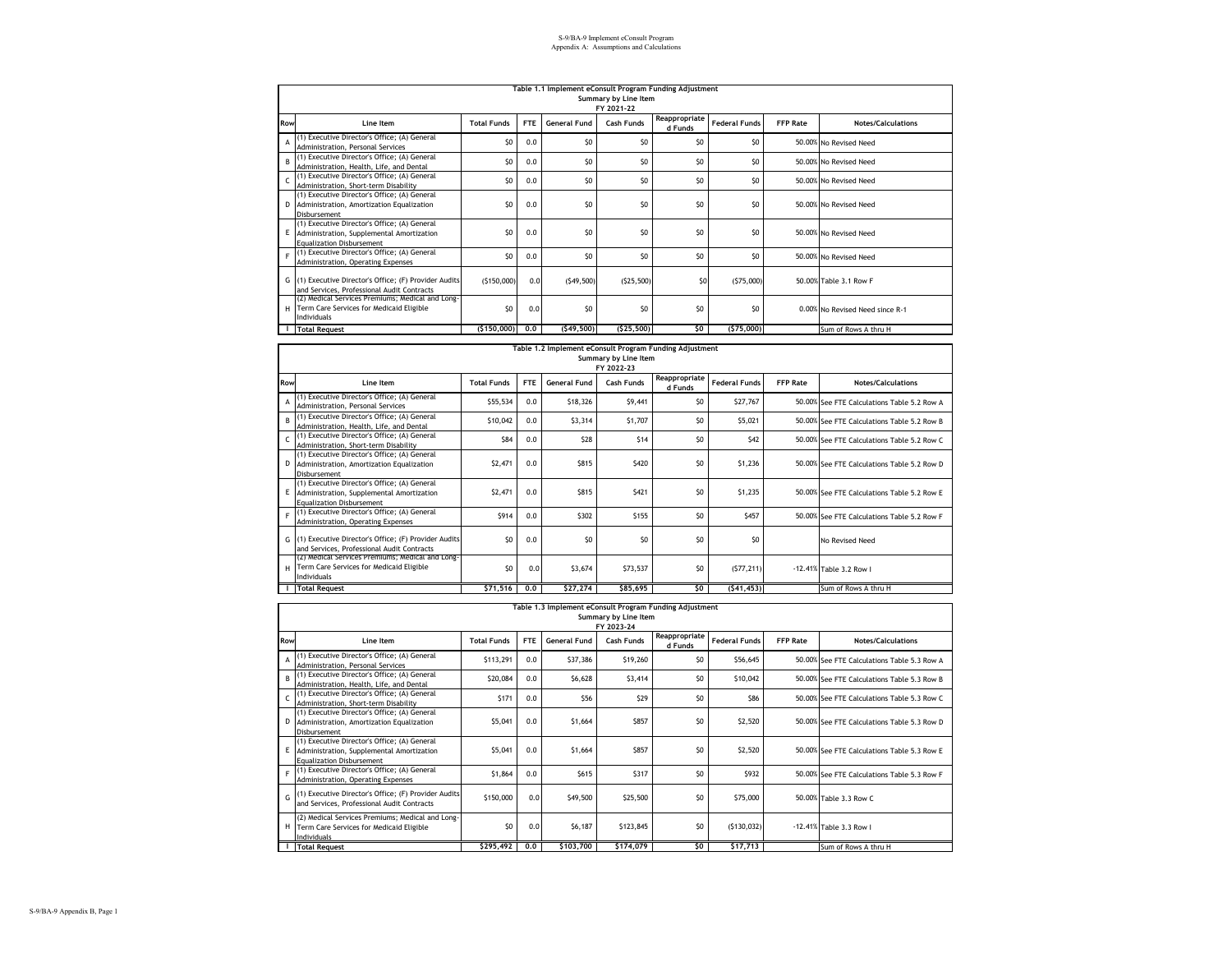|            | Table 2.1 Implement eConsult Program Funding Adjustment<br>Summary by Initiative<br>FY 2021-22 |                    |            |                     |                   |                                |                      |                 |                                                                                          |  |  |  |  |
|------------|------------------------------------------------------------------------------------------------|--------------------|------------|---------------------|-------------------|--------------------------------|----------------------|-----------------|------------------------------------------------------------------------------------------|--|--|--|--|
| <b>Row</b> | Item                                                                                           | <b>Total Funds</b> | <b>FTE</b> | <b>General Fund</b> | <b>Cash Funds</b> | Reappropriated<br><b>Funds</b> | <b>Federal Funds</b> | <b>FFP Rate</b> | <b>Notes/Calculations</b>                                                                |  |  |  |  |
|            | Department Staff & Quality Review                                                              |                    |            |                     |                   |                                |                      |                 |                                                                                          |  |  |  |  |
|            | A Extension of Term-Limited FTE                                                                | \$0                | 0.0        | \$0                 | \$0               | \$0                            | \$0                  |                 | 50.00% No revised need for FY 2021-22                                                    |  |  |  |  |
|            | B True up of Timing for Clinical Review                                                        | (5150,000)         | 0.0        | (549, 500)          | (525,500)         | \$0                            | (575,000)            | 50.00%          | Due to delayed implementation, funding need shifted to<br>FY 2023-24                     |  |  |  |  |
|            | C Subtotal Department Staff & Quality Review                                                   | (5150,000)         | 0.0        | (549, 500)          | (525,500)         | \$0                            | (575,000)            |                 | Row $A + Row B$                                                                          |  |  |  |  |
|            | Service Impacts                                                                                |                    |            |                     |                   |                                |                      |                 |                                                                                          |  |  |  |  |
|            | D Change in FMAP on Specialist Reimbursements                                                  | \$0                | 0.0        | \$0                 | \$0               | \$0                            | \$0                  | 0.00%           | FMAP decrease to 50% due to new information on required<br>method for specialist payment |  |  |  |  |
|            | E Subtotal Service Impacts                                                                     | \$0                | 0.0        | \$0                 | \$0               | \$0                            | \$0                  |                 | 0.00% Row D                                                                              |  |  |  |  |
|            | <b>F</b> Total Request                                                                         | (5150,000)         | 0.0        | (549, 500)          | (525,500)         | \$0                            | (575,000)            |                 | 50.00% Row C + Row E                                                                     |  |  |  |  |

|     |                                               |                    |            |                     |                   | Table 2.2 Implement eConsult Program Funding Adjustment |                      |                 |                                                                                                                   |
|-----|-----------------------------------------------|--------------------|------------|---------------------|-------------------|---------------------------------------------------------|----------------------|-----------------|-------------------------------------------------------------------------------------------------------------------|
|     |                                               |                    |            |                     |                   | Summary by Initiative<br>FY 2022-23                     |                      |                 |                                                                                                                   |
| Row | Item                                          | <b>Total Funds</b> | <b>FTE</b> | <b>General Fund</b> | <b>Cash Funds</b> | Reappropriated<br><b>Funds</b>                          | <b>Federal Funds</b> | <b>FFP Rate</b> | <b>Notes/Calculations</b>                                                                                         |
|     | Department Staff & Quality Review             |                    |            |                     |                   |                                                         |                      |                 |                                                                                                                   |
| A   | <b>Extension of Term-Limited FTE</b>          | \$71,517           | 0.0        | \$23,600            | \$12,158          | \$0                                                     | \$35,759             | 50.00%          | Due to delayed implementation, extension needed for<br>term-limited Project Coordinator into FY 2022-23           |
|     | B True up of Timing for Clinical Review       | \$0                | 0.0        | \$0                 | \$0               | \$0                                                     | \$0                  |                 | 50.00% No revised needs for FY 2022-23                                                                            |
|     | C Subtotal Department Staff & Quality Review  | \$71,517           | 0.0        | \$23,600            | \$12,158          | \$0                                                     | \$35,759             |                 | Row $A + Row B$                                                                                                   |
|     | Service Impacts                               |                    |            |                     |                   |                                                         |                      |                 |                                                                                                                   |
|     | D Change in FMAP on Specialist Reimbursements | \$0                | 0.0        | \$3,674             | \$73,537          | \$0                                                     | (577, 211)           | $-12.41%$       | FMAP decrease to 50% due to new information on required<br>method for specialist payment                          |
|     | E Subtotal Service Impacts                    | \$0                | 0.0        | \$3,674             | \$73,537          | \$0                                                     | (577, 211)           | -12.41% Row D   |                                                                                                                   |
|     | F Total Request                               | \$71,517           | 0.0        | \$27,274            | \$85.695          | \$0                                                     | (541, 452)           |                 | 50.00% Row C + Row E                                                                                              |
|     |                                               |                    |            |                     |                   | Table 2.3 Implement eConsult Program Funding Adjustment |                      |                 |                                                                                                                   |
|     |                                               |                    |            |                     |                   | <b>Summary by Initiative</b><br>FY 2023-24              |                      |                 |                                                                                                                   |
| Row | Item                                          | <b>Total Funds</b> | <b>FTE</b> | <b>General Fund</b> | <b>Cash Funds</b> | Reappropriated<br>Funds                                 | <b>Federal Funds</b> | <b>FFP Rate</b> | <b>Notes/Calculations</b>                                                                                         |
|     | Department Staff & Quality Review             |                    |            |                     |                   |                                                         |                      |                 |                                                                                                                   |
| A   | <b>Extension of Term-Limited FTE</b>          | \$145,492          | 0.0        | \$48,012            | \$24,734          | \$0                                                     | \$72,746             | 50.00%          | Due to delayed implementation, extension needed for<br>term-limited Project Coordinator & Analyst into FY 2023-24 |
|     | B True up of Timing for Clinical Review       | \$150,000          | 0.0        | \$49,500            | \$25,500          | \$0                                                     | \$75,000             | 50.00%          | Due to delayed implementation, funding need shifted from<br>FY 2021-22                                            |
|     | C Subtotal Department Staff & Quality Review  | \$295,492          | 0.0        | \$97,512            | \$50,234          | \$0                                                     | \$147,746            |                 | Row $A + Row B$                                                                                                   |
|     | Service Impacts                               |                    |            |                     |                   |                                                         |                      |                 |                                                                                                                   |
|     | D Change in FMAP on Specialist Reimbursements | \$0                | 0.0        | \$6,187             | \$123,845         | \$0                                                     | (5130, 032)          | $-12.41%$       | FMAP decrease to 50% due to new information on required<br>method for specialist payment                          |
|     | E Subtotal Service Impacts                    | \$0                | 0.0        | \$6,187             | \$123,845         | \$0                                                     | (5130, 032)          |                 | Row D                                                                                                             |
|     | F   Total Request                             | \$295,492          | 0.0        | \$103,699           | \$174,079         | \$0                                                     | \$17,714             |                 | 50.00% Row C + Row E                                                                                              |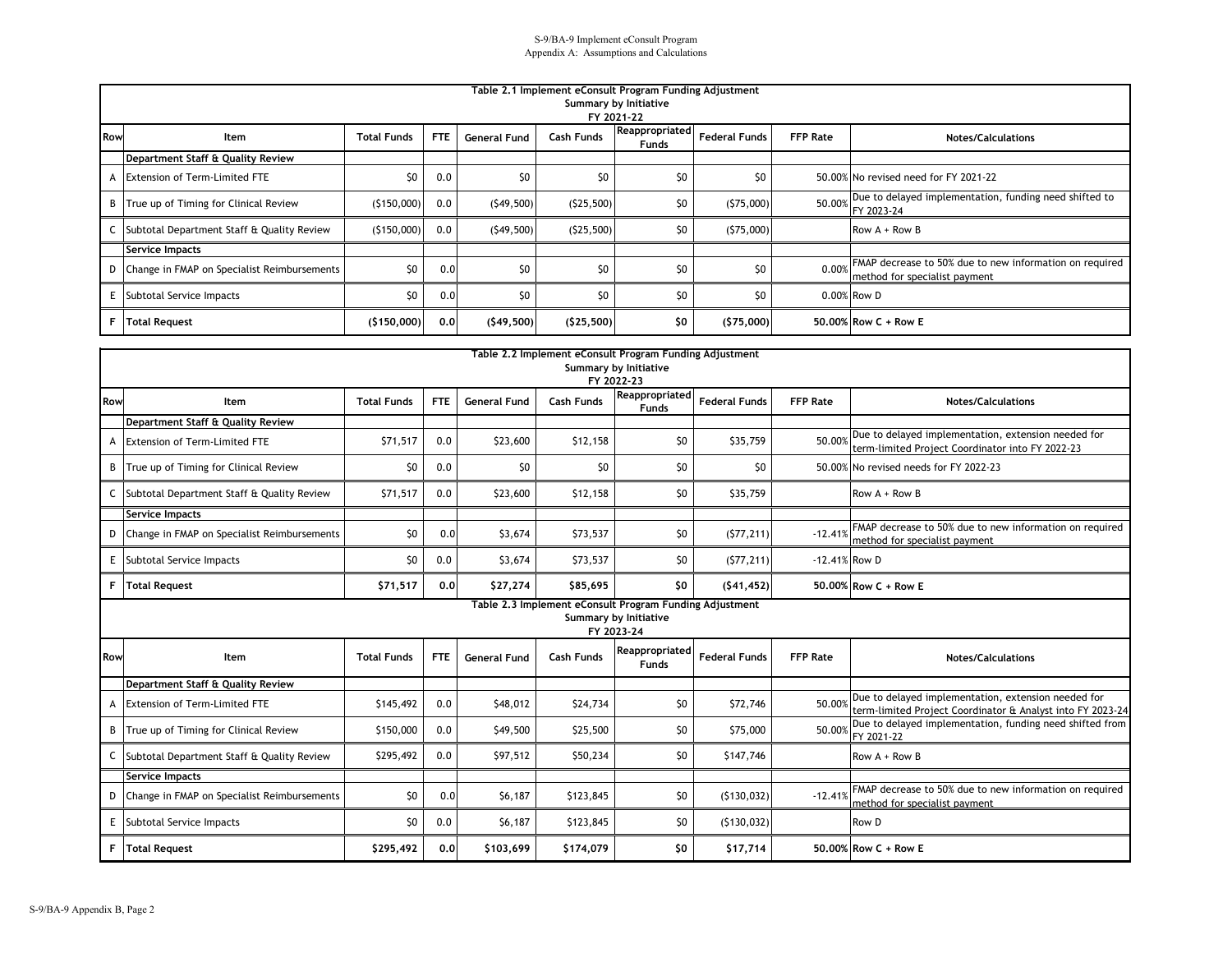|     | Table 3.1 Implement eConsult Program Funding Adjustment<br><b>Incremental Revised Need</b><br>FY 2021-22 |                      |            |                     |                   |                          |                      |          |                                                                |  |  |  |  |  |
|-----|----------------------------------------------------------------------------------------------------------|----------------------|------------|---------------------|-------------------|--------------------------|----------------------|----------|----------------------------------------------------------------|--|--|--|--|--|
| Row | Item                                                                                                     | <b>Total Request</b> | <b>FTE</b> | <b>General Fund</b> | <b>Cash Funds</b> | Reappropriate<br>d Funds | <b>Federal Funds</b> | FFP Rate | <b>Notes/Calculations</b>                                      |  |  |  |  |  |
|     | <b>Department Staff</b>                                                                                  |                      |            |                     |                   |                          |                      |          |                                                                |  |  |  |  |  |
|     | <b>Revised Need</b>                                                                                      | \$333,498            | 1.9        | \$110,054           | \$56,695          | \$0                      | \$166,749            |          | 50.00% Same as SB 21-205 Long Bill Appropriation               |  |  |  |  |  |
|     | <b>Current Spending Authority</b>                                                                        | \$333,498            | 1.9        | \$110,054           | \$56,695          | \$0                      | \$166,749            |          | 50.00% SB 21-205 Long Bill Appropriation                       |  |  |  |  |  |
|     | <b>Incremental Request</b>                                                                               | SO.                  | 0.0        | \$0                 | \$0               | \$0                      | \$0                  |          | 0.00% Row A - Row B                                            |  |  |  |  |  |
|     | <b>Ongoing Quality &amp; Clinical Review</b>                                                             |                      |            |                     |                   |                          |                      |          |                                                                |  |  |  |  |  |
|     | <b>Revised Need</b>                                                                                      | SO.                  | 0.0        | \$O                 | \$0               | \$0                      | \$0                  |          | 50.00% Funds shifted to FY 23-24 due to delayed implementation |  |  |  |  |  |
|     | <b>Current Spending Authority</b>                                                                        | \$150,000            | 0.0        | \$49,500            | \$25,500          | \$0                      | \$75,000             |          | 50.00% SB 21-205 Long Bill Appropriation                       |  |  |  |  |  |
|     | <b>Incremental Request</b>                                                                               | (\$150,000)          | 0.0        | (549,500)           | (525,500)         | \$0                      | (575,000)            |          | 0.00% Row D - Row E                                            |  |  |  |  |  |
|     | <b>Service Impacts</b>                                                                                   |                      |            |                     |                   |                          |                      |          |                                                                |  |  |  |  |  |
|     | Specialist Reimbursement                                                                                 |                      |            |                     |                   |                          |                      |          |                                                                |  |  |  |  |  |
|     | <b>Revised Need</b>                                                                                      | \$0                  | 0.0        | \$0                 | \$0               | \$0                      | \$0                  |          | Changed FMAP due to new information                            |  |  |  |  |  |
|     | R-1 Request                                                                                              | \$0                  | 0.0        | \$0                 | \$0               | \$0                      | \$0                  |          | November 1st R-1 Request                                       |  |  |  |  |  |
|     | <b>Incremental Request</b>                                                                               | \$0                  | 0.0        | \$0                 | \$0               | \$0                      | \$0                  |          | 0.00% Row G - Row H                                            |  |  |  |  |  |
|     | Total FY 2021-22 Incremental Request                                                                     | (\$150,000)          | 0.0        | (549, 500)          | (525, 500)        | \$0                      | (575,000)            |          | $0.00\%$ Row C + Row F + Row I                                 |  |  |  |  |  |

|     | Table 3.2 Implement eConsult Program Funding Adjustment<br><b>Incremental Revised Need</b><br>FY 2022-23 |                      |     |                     |            |                          |                      |                 |                                                  |  |  |  |  |  |
|-----|----------------------------------------------------------------------------------------------------------|----------------------|-----|---------------------|------------|--------------------------|----------------------|-----------------|--------------------------------------------------|--|--|--|--|--|
| Row | Item                                                                                                     | <b>Total Request</b> | FTE | <b>General Fund</b> | Cash Funds | Reappropriate<br>d Funds | <b>Federal Funds</b> | <b>FFP Rate</b> | <b>Notes/Calculations</b>                        |  |  |  |  |  |
|     | <b>Department Staff</b>                                                                                  |                      |     |                     |            |                          |                      |                 |                                                  |  |  |  |  |  |
|     | <b>Revised Need</b>                                                                                      | \$323,967            | 2.0 | \$106,909           | \$55,075   | \$0                      | \$161,984            |                 | 50.00% Extension of Project Coordinator FTE      |  |  |  |  |  |
| R.  | Current Spending Authority                                                                               | \$252,450            | 2.0 | \$83,308            | \$42,917   | \$0                      | \$126,225            |                 | 50.00% SB 21-205 Long Bill Appropriation         |  |  |  |  |  |
|     | <b>Incremental Request</b>                                                                               | \$71,517             | 0.0 | \$23,601            | \$12,158   | \$0                      | \$35,759             |                 | 0.00% Row A - Row B                              |  |  |  |  |  |
|     |                                                                                                          |                      |     |                     |            |                          |                      |                 |                                                  |  |  |  |  |  |
|     | <b>Ongoing Quality &amp; Clinical Review</b>                                                             |                      |     |                     |            |                          |                      |                 |                                                  |  |  |  |  |  |
|     | <b>Revised Need</b>                                                                                      | \$250,000            | 0.0 | \$82,500            | \$42,500   | \$0                      | \$125,000            |                 | 50.00% Same as SB 21-205 Long Bill Appropriation |  |  |  |  |  |
|     | Current Spending Authority                                                                               | \$250,000            | 0.0 | \$82,500            | \$42,500   | \$0                      | \$125,000            |                 | 50.00% SB 21-205 Long Bill Appropriation         |  |  |  |  |  |
|     | <b>Incremental Request</b>                                                                               | \$0                  | 0.0 | \$0                 | \$0        | \$0                      | \$0                  |                 | 0.00% Row D - Row E                              |  |  |  |  |  |
|     |                                                                                                          |                      |     |                     |            |                          |                      |                 |                                                  |  |  |  |  |  |
|     | Service Impacts                                                                                          |                      |     |                     |            |                          |                      |                 |                                                  |  |  |  |  |  |
|     | Provider Reimbursement                                                                                   |                      |     |                     |            |                          |                      |                 |                                                  |  |  |  |  |  |
|     | <b>Revised Need</b>                                                                                      | \$622,125            | 0.0 | \$214,081           | \$96,981   | \$0                      | \$311,063            |                 | 50.00% Changed FMAP due to new information       |  |  |  |  |  |
|     | R-1 Request                                                                                              | \$622,125            | 0.0 | \$210,407           | \$23,444   | \$0                      | \$388,274            |                 | 62.41% November 1st R-1 Request                  |  |  |  |  |  |
|     | <b>Incremental Request</b>                                                                               | \$0                  | 0.0 | \$3,674             | \$73,537   | \$0                      | (577, 211)           |                 | -12,41% Row G - Row H                            |  |  |  |  |  |
|     | Total FY 2022-23 Incremental Request                                                                     | \$71,517             | 0.0 | \$27,275            | \$85,695   | \$0                      | (541, 452)           |                 | $-12.41\%$ Row C + Row F + Row I                 |  |  |  |  |  |

|     | Table 3.3 Implement eConsult Program Funding Adjustment |                      |            |                     |                   |                          |                      |                 |                                                                    |
|-----|---------------------------------------------------------|----------------------|------------|---------------------|-------------------|--------------------------|----------------------|-----------------|--------------------------------------------------------------------|
|     | <b>Incremental Revised Need</b>                         |                      |            |                     |                   |                          |                      |                 |                                                                    |
|     |                                                         |                      |            |                     |                   | FY 2023-24               |                      |                 |                                                                    |
| Row | Item                                                    | <b>Total Request</b> | <b>FTE</b> | <b>General Fund</b> | <b>Cash Funds</b> | Reappropriate<br>d Funds | <b>Federal Funds</b> | <b>FFP Rate</b> | <b>Notes/Calculations</b>                                          |
|     | <b>Department Staff</b>                                 |                      |            |                     |                   |                          |                      |                 |                                                                    |
|     | <b>Revised Need</b>                                     | \$323,967            | 4.0        | \$106,909           | \$55,074          | \$0                      | \$161,984            |                 | 50.00% Extension of Project Coordinator & Analyst FTEs             |
|     | R-1 Request                                             | \$178,475            | 2.0        | \$58,897            | \$30,341          | \$0                      | \$89,238             |                 | 50.00% November 1st R-1 Request                                    |
|     | <b>Incremental Request</b>                              | \$145,492            | 2.0        | \$48,013            | \$24,734          | \$0                      | \$72,746             |                 | 0.00% Row A - Row B                                                |
|     |                                                         |                      |            |                     |                   |                          |                      |                 |                                                                    |
|     | Ongoing Quality & Clinical Review                       |                      |            |                     |                   |                          |                      |                 |                                                                    |
|     | <b>Revised Need</b>                                     | \$150,000            | 0.0        | \$49,500            | \$25,500          | \$0                      | \$75,000             |                 | 50.00% Funds shifted from FY 2021-22 due to delayed implementation |
|     | R-1 Request                                             | \$0                  | 0.0        | \$0                 | \$0               | \$0                      | \$0                  |                 | 50.00% November 1st R-1 Request                                    |
|     | <b>Incremental Request</b>                              | \$150,000            | 0.0        | \$49,500            | \$25,500          | \$0                      | $\overline{57}5,000$ |                 | 0.00% Row D - Row E                                                |
|     |                                                         |                      |            |                     |                   |                          |                      |                 |                                                                    |
|     | <b>Service Impacts</b>                                  |                      |            |                     |                   |                          |                      |                 |                                                                    |
|     | <b>Provider Reimbursements</b>                          |                      |            |                     |                   |                          |                      |                 |                                                                    |
| G   | <b>Revised Need</b>                                     | \$1,047,725          | 0.0        | \$360,535           | \$163,327         | 50                       | \$523,863            |                 | 50.00% Changed FMAP due to new information                         |
|     | R-1 Request                                             | \$1,047,725          | 0.0        | \$354,348           | \$39,482          | \$0                      | \$653,895            |                 | 62.41% November 1st R-1 Request                                    |
|     | <b>Incremental Request</b>                              | \$0                  | 0.0        | \$6,187             | \$123,845         | \$0                      | (5130, 032)          |                 | -12.41% Row G - Row H                                              |
|     | Total FY 2023-24 Incremental Reques                     | \$295,492            | 0.0        | \$103,700           | \$174,079         | \$0                      | \$17,714             |                 | $-12.41\%$ Row C + Row F + Row I                                   |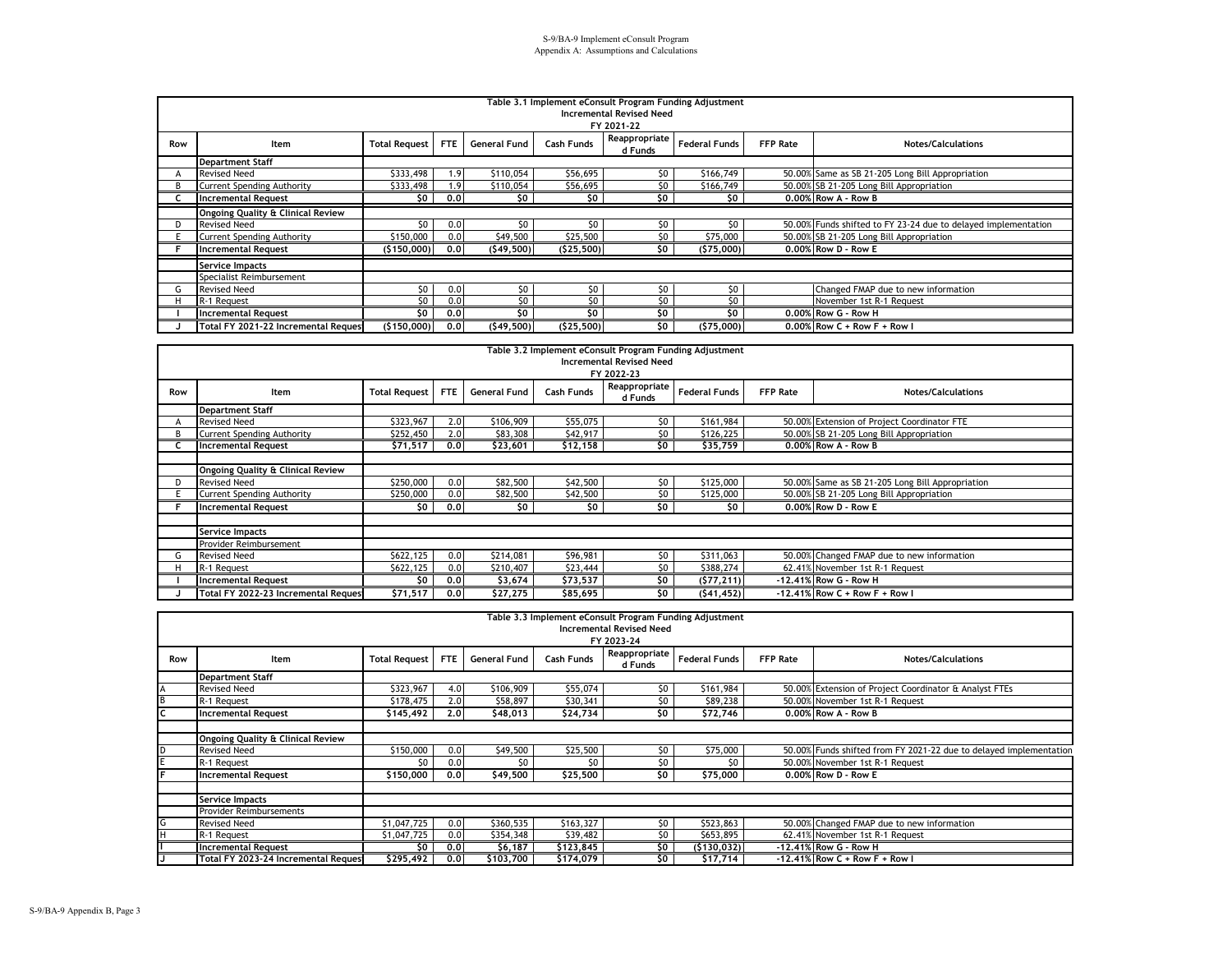|     | Table 4.1 FY 2021-22 Specialist Reimbursement for eConsult by Scenario                                                          |           |           |          |           |        |                          |  |  |
|-----|---------------------------------------------------------------------------------------------------------------------------------|-----------|-----------|----------|-----------|--------|--------------------------|--|--|
| Row | <b>FMAP</b><br><b>Total Funds</b><br>General Fund<br><b>Cash Fund</b><br><b>Federal Funds</b><br><b>Description</b><br>Scenario |           |           |          |           |        |                          |  |  |
|     | Reimburse Specialist Fee-For-Service                                                                                            | \$622,125 | \$210,407 | \$23.444 | \$388,274 | 62.41% |                          |  |  |
|     | Reimburse Specialist through Administrative eConsult Contract                                                                   | \$622,125 | \$214,081 | \$96.981 | \$311,063 | 50.00% |                          |  |  |
|     | Difference                                                                                                                      |           | \$3,674   | \$73,537 | (S77,211) |        | $-12.41\%$ Row B - Row A |  |  |

|     | Table 4.2 FY 2022-23 Specialist Reimbursement for eConsult by Scenario                                            |             |           |           |             |        |                         |  |  |
|-----|-------------------------------------------------------------------------------------------------------------------|-------------|-----------|-----------|-------------|--------|-------------------------|--|--|
| Row | <b>Federal Funds</b><br>FMAP<br><b>Cash Fund</b><br>Total Funds<br><b>General Fund</b><br>Description<br>Scenario |             |           |           |             |        |                         |  |  |
|     | Reimburse Specialist Fee-For-Service                                                                              | \$1,047,725 | \$354,348 | \$39.482  | \$653,895   | 62.41% |                         |  |  |
|     | Reimburse Specialist through Administrative eConsult Contract                                                     | \$1,047,725 | \$360,535 | \$163,327 | \$523,863   | 50.00% |                         |  |  |
|     | Difference                                                                                                        |             | \$6,187   | \$123.845 | (\$130,032) |        | $62.41\%$ Row B - Row A |  |  |

|     | <b>Table 4.3 Provider Reimbursement for eConsult</b> |            |            |                                                   |  |  |  |  |  |
|-----|------------------------------------------------------|------------|------------|---------------------------------------------------|--|--|--|--|--|
| Row | Description                                          | FY 2022-23 | FY 2023-24 | <b>Description</b>                                |  |  |  |  |  |
|     | <b>Estimated eConsults</b>                           | 17.775     | 29.935     | R-1 Forecast                                      |  |  |  |  |  |
|     | Reimbursement to Specialist                          | \$35.00    |            | \$35.00 Dept. Budget Reimbursement to Specialists |  |  |  |  |  |
|     | <b>Total Reimbursement to Specialist</b>             | \$622,125  |            | \$1,047,725 Row A $*$ Row B                       |  |  |  |  |  |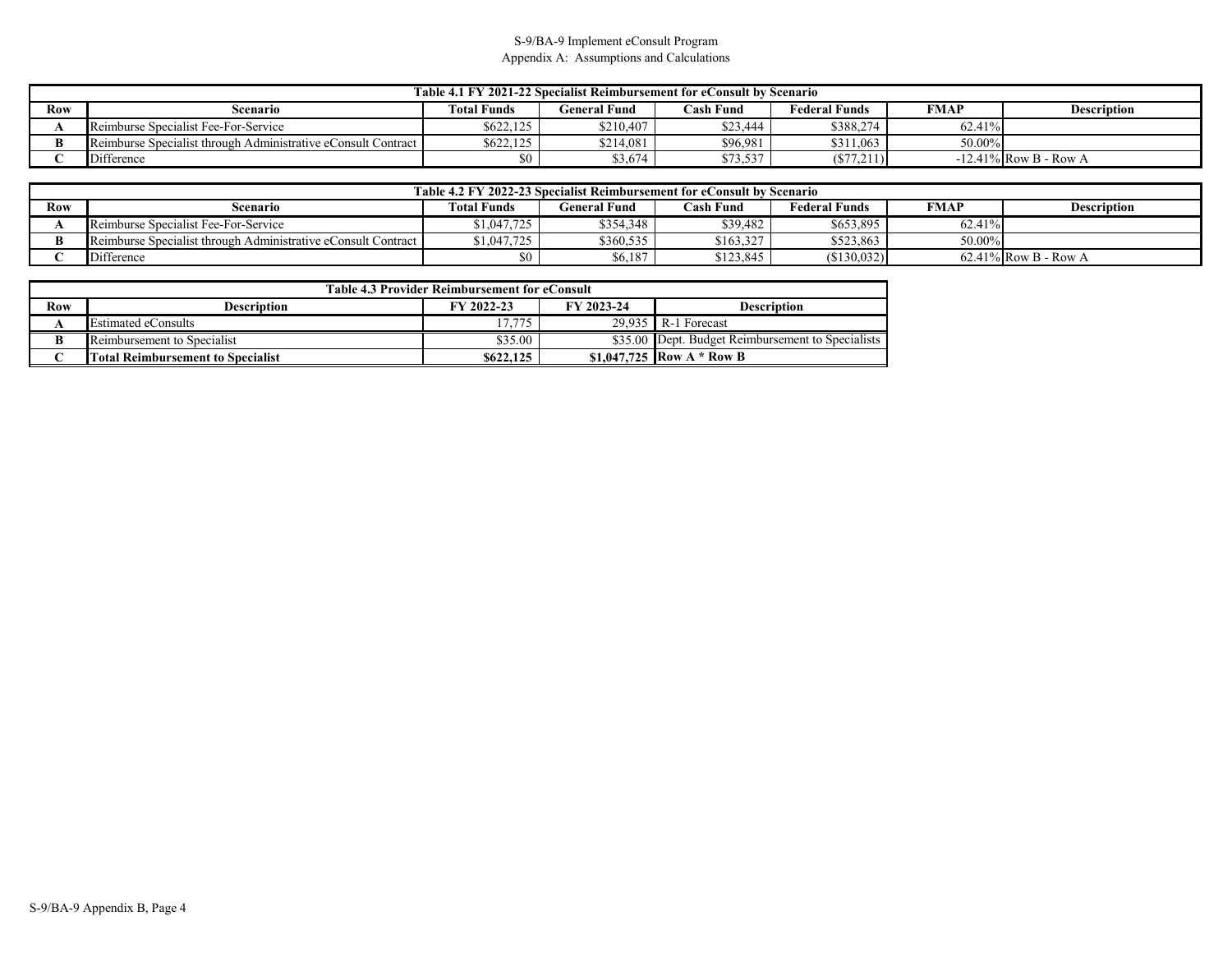#### **FTE Calculation Assumptions:**

**Operating Expenses** -- Base operating expenses are included per FTE for \$500 per year. In addition, for regular FTE, annual telephone costs assume base charges of \$450 per year.

**Standard Capital Purchases** -- Each additional employee necessitates the purchase of a Personal Computer (\$900), Office Suite Software (\$330), and office furniture (\$3,473).

**General Fund FTE** -- Beginning July 1, 2019, new employees will be paid on a bi-weekly pay schedule; therefore **new full-time General Fund positions are reflected in Year 1 as 0.9615 FTE** to account for the pay-date shift (25/26 weeks of pay). **This applies to personal services costs only; operating costs are not subject to the pay-date shift.**

| <b>Expenditure Detail</b>              |                        |                  | FY 2021-22            |                  | FY 2022-23            |            | FY 2023-24            |
|----------------------------------------|------------------------|------------------|-----------------------|------------------|-----------------------|------------|-----------------------|
| <b>Personal Services:</b>              |                        |                  |                       |                  |                       |            |                       |
| <b>Classification Title</b>            | <b>Biweekly Salary</b> | <b>FTE</b>       |                       | <b>FTE</b>       |                       | <b>FTE</b> |                       |
| <b>ADMINISTRATOR IV</b><br><b>PERA</b> | \$2,456                | $1.9-1$          | \$122,810<br>\$13,386 | 2.0              | \$127,728<br>\$13,922 | 2.0        | \$127,728<br>\$13,922 |
|                                        |                        |                  | \$6,141               |                  | \$6,386               |            | \$6,386               |
| <b>SAED</b>                            |                        |                  | \$6,141               |                  | \$6,386               |            | \$6,386               |
| Medicare                               |                        |                  | \$1,781               |                  | \$1,852               |            | \$1,852               |
| <b>STD</b>                             |                        |                  | \$209                 |                  | \$217                 |            | \$217                 |
| Health-Life-Dental                     |                        |                  | \$20,084              |                  | \$20,084              |            | \$20,084              |
| <b>Subtotal Position 1, 2.0 FTE</b>    |                        | 1.9              | \$170,552             | 2.0              | \$176,575             |            | \$176,575             |
| Classification Title                   | <b>Biweekly Salary</b> | <b>FTE</b>       |                       | <b>FTE</b>       |                       | <b>FTE</b> |                       |
| PROJECT COORDINATOR                    | \$1,977                | 1.0 <sub>1</sub> | \$49,429              | 1.0              | \$49,429              | 1.0        | \$49,429              |
| <b>PERA</b>                            |                        |                  | \$5,388               |                  | \$5,388               |            | \$5,388               |
| <b>AED</b>                             |                        |                  | \$2,471               |                  | \$2,471               |            | \$2,471               |
| <b>SAED</b>                            |                        |                  | \$2,471               |                  | \$2,471               |            | \$2,471               |
| Medicare                               |                        |                  | \$717                 |                  | \$717                 |            | \$717                 |
| <b>STD</b>                             |                        |                  | \$84                  |                  | \$84                  |            | \$84                  |
| Health-Life-Dental                     |                        |                  | \$10,042              |                  | \$10,042              |            | \$10,042              |
| <b>Subtotal Position 2, 1.0 FTE</b>    |                        | 1.0              | \$70,602              | 1.0              | \$70,602              |            | \$70,602              |
| Classification Title                   | <b>Biweekly Salary</b> | <b>FTE</b>       |                       | <b>FTE</b>       |                       | <b>FTE</b> |                       |
| <b>ANALYST III</b>                     | \$1,977                | 1.0              | \$49,429              | 1.0 <sub>1</sub> | \$51,408              | 1.0        | \$51,408              |
| <b>PERA</b>                            |                        |                  | \$5,388               |                  | \$5,603               |            | \$5,603               |
| <b>AED</b>                             |                        |                  | \$2,471               |                  | \$2,570               |            | \$2,570               |
| <b>SAED</b>                            |                        |                  | \$2,471               |                  | \$2,570               |            | \$2,570               |
| Medicare                               |                        |                  | \$717                 |                  | \$745                 |            | \$745                 |
| <b>STD</b>                             |                        |                  | \$84                  |                  | \$87                  |            | \$87                  |
| Health-Life-Dental                     |                        |                  | \$10,042              |                  | \$10,042              |            | \$10,042              |
| <b>Subtotal Position 2, 1.0 FTE</b>    |                        | 1.0              | \$70,602              | 1.0              | \$73,025              | 1.0        | \$73,025              |
| <b>Subtotal Personal Services</b>      |                        | 3.8              | \$311,756             | 4.0              | \$320,202             | 4.0        | \$320,202             |
| <b>Operating Expenses:</b>             |                        |                  |                       |                  |                       |            |                       |
|                                        |                        | <b>FTE</b>       |                       | <b>FTE</b>       |                       | <b>FTE</b> |                       |
| <b>Regular FTE Operating Expenses</b>  | \$500                  | 3.8              | \$1,923               | 4.0              | \$1,981               | 4.0        | \$1,981               |
| <b>Telephone Expenses</b>              | \$450                  | 3.8              | \$1,731               | 4.0              | \$1,783               | 4.0        | \$1,783               |
| PC, One-Time                           | \$1,230                | 3.8              | \$4,731               | ÷,               |                       |            |                       |
| Office Furniture, One-Time             | \$3,473                | 3.8              | \$13,357              |                  |                       |            |                       |
| Other<br>Other                         |                        |                  |                       |                  |                       |            |                       |
|                                        |                        |                  |                       |                  |                       |            |                       |
| Other<br>Other                         |                        |                  |                       |                  |                       |            |                       |
| <b>Subtotal Operating Expenses</b>     |                        |                  | \$21,742              |                  | \$3,764               |            | \$3,764               |
| <b>TOTAL REQUEST</b>                   |                        | 3.8              | \$333,498             | 4.0              | \$323,967             | 4.0        | \$323,967             |